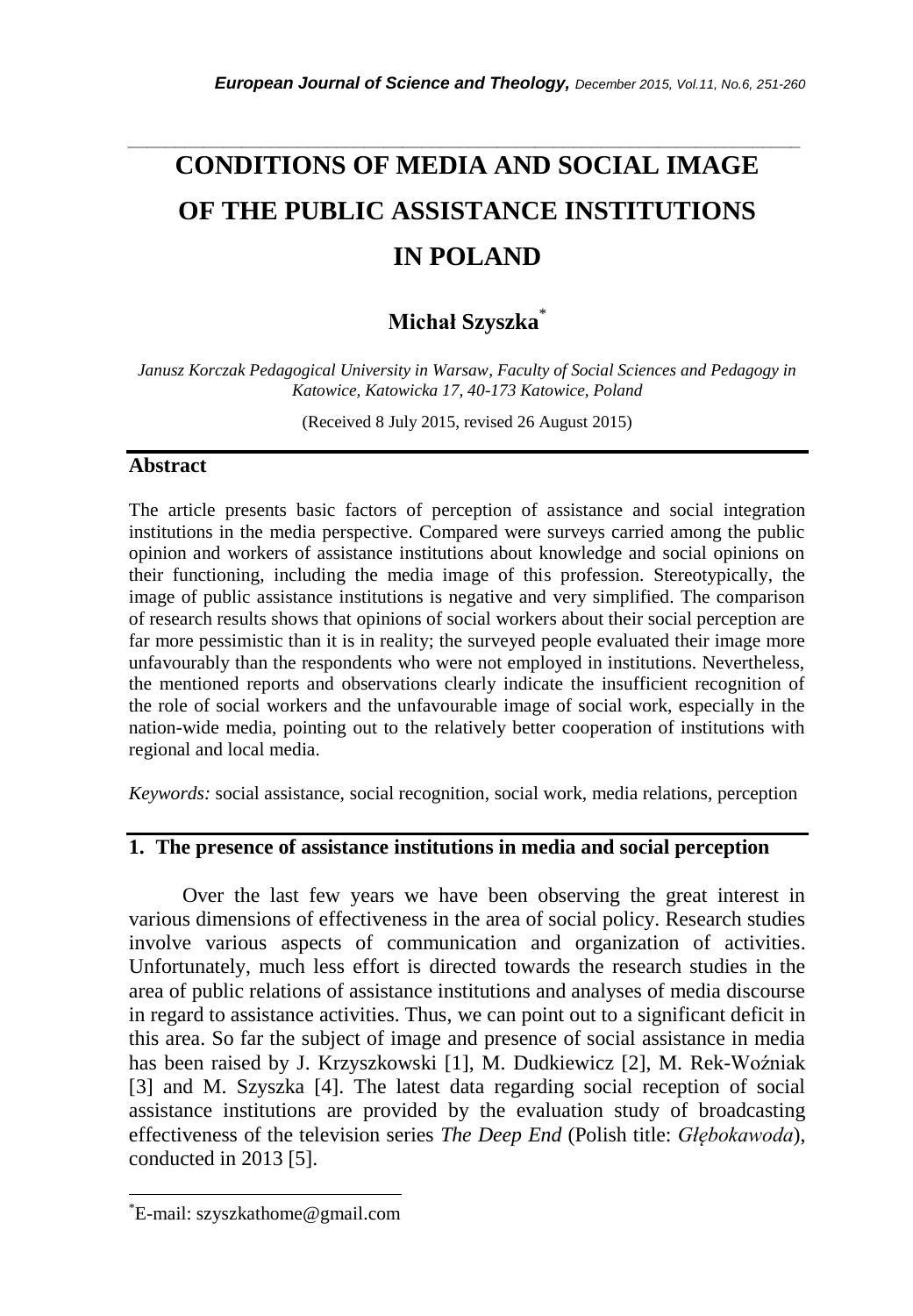The recalled reports, comments and research point out to the issues of medial and social stereotyping of welfare institutions, the unfavourable attitude presented by media, the perception of social work in the 'social care' perspective [4, p. 234], the negative image of public social assistance. However, there are still no homogeneous and nation-wide research studies on this matter.

While analyzing the problem of the presence of assistance institutions in mass media from today's perspective, despite the noticeable positive changes that took place in recent years, a conclusion arises that social assistance institutions are in a difficult situation. The conducted research studies reveal that not many assistance institutions workers - despite their activities undertaken in this area - declare good cooperation with the local media representatives and proper preparation of institutions' management staff to contact the media and to build professional relations. Furthermore, there is a belief dominating among the staff about the improper and unjust character of media messages regarding social assistance.

Assistance units are often presented by mass media in an unfavourable, unjust and non-objective manner. This refers particularly to national and gossip media [6]. This fact is connected with the dominant, interventional character of media publications. Moreover, an aversion to journalists can be observed among the institutions' employees and it often results from the incompetence or the abovementioned general, negative tendency. Lack of effective cooperation between assistance institutions and social and media environment, along with the lack of intensified promotional and informational activities are only some of the issues. The contemporary image of social assistance is strongly influenced by: the pragmatics of action - often bureaucratized and dominated by mere distribution of social benefits [7]. On the other hand, an important problem remains, namely the conditions of social perception in which the negative stereotypes and historical, outdated connotations to 'social care' are constituted. This is accompanied by institutions' internal problems which translate into their low prestige: low remuneration of social workers and overload with the number of responsibilities.

Thus, public assistance institutions function in the areas of 'social ignorance' as communities, the audience of mass media messages is aware of their presence, yet their activities are not recognized. According to the studies, community members rarely identify with the missions, goals and work of these institutions. Lack of information and stereotype-based media messages translate into the institutional barriers: lack of knowledge on the undertaken activities, problem solving, etc. Social matters and problems are dehumanized and popular media *key words* such as drug addiction, homelessness, pathology, 'social people' or poverty, tend to overshadow the human factors: tragedies, specific problems of individuals, failures and disappointments but also successes and hopes.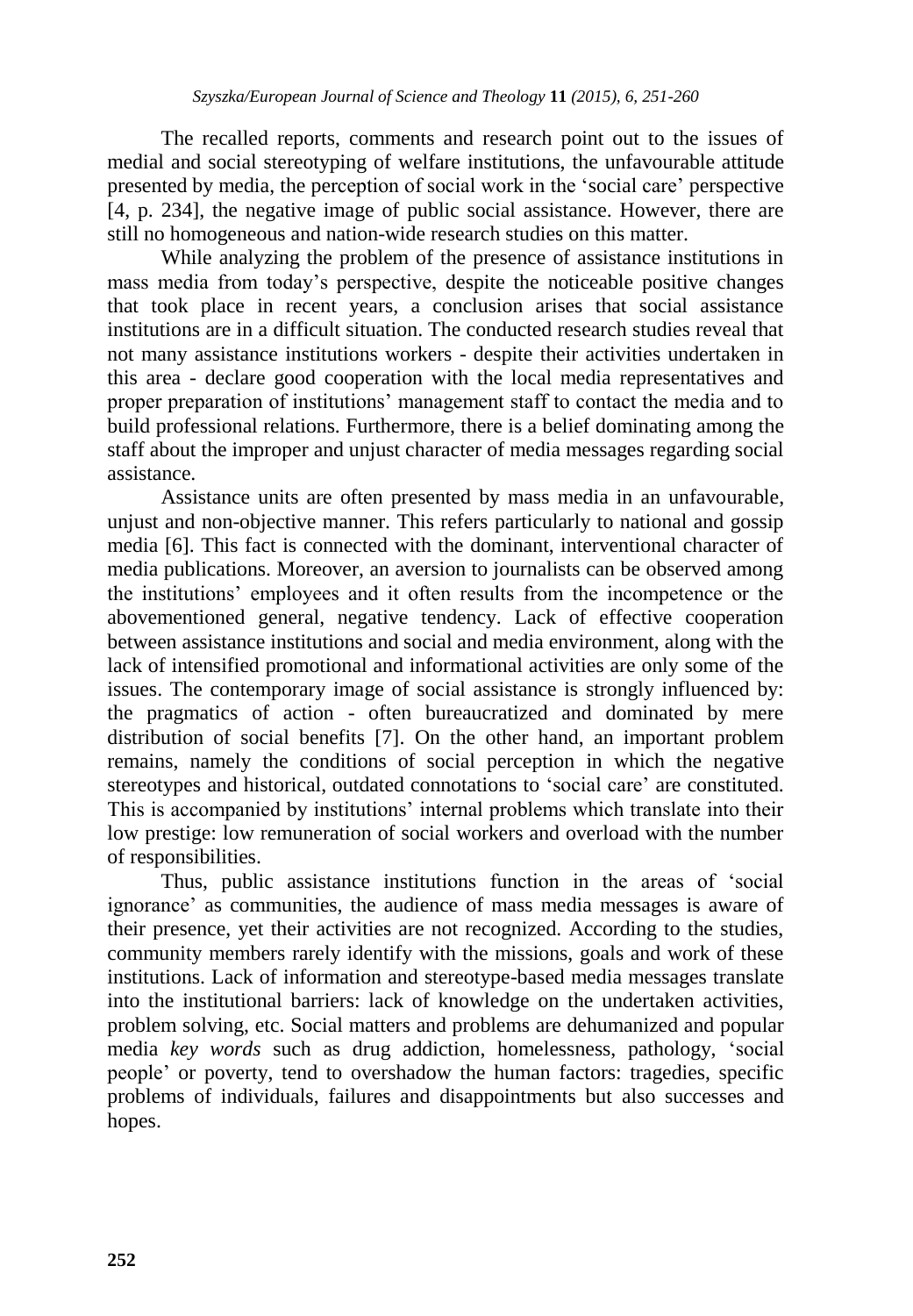## **2. Stereotyping of social work and social assistance in the public opinion and mass media from the perspective of research studies**

The discussion on the public relations of assistance institutions is even more frequently accompanied by various activities, undertaken on various levels, toward the change of this unfavourable image. An interesting example was creating and co-financing (from the initiative of the Ministry of Labour and Social Policy) of the television series about the functioning of assistance centre, titled *The Deep End*.

The most up-to-date results regarding the image of social assistance presented in media are provided by evaluation study of the series effectiveness. The research study that was conducted in two independent groups: series audience and social assistance institutions workers, confirms the very low level of knowledge about assistance institutions and their employees.

In the research study, the respondents were asked about their opinion whether the knowledge about social assistance institutions workers and tasks they perform is popularized in the society. As expected, the negative responses prevail in each study group. Only 44.4% of the series spectators (the group representing the general society) stated that this knowledge is sufficiently popularized (7.6% of 'definitely yes' answers, 36.8% of 'rather yes' answers); 55.6% of the respondents think opposite (37.3% of 'rather not', 9.4% of 'definitely not' answers). 9% of the respondents were not able to give a definite answer. An important conclusion is also that the biggest percentage of people (in both groups) thinks that this knowledge is rather not popularized.

The recalled study is also an attempt to answer the questions about the reasons of such a low level of knowledge about these institutions. The study (the question *Why do you think this knowledge about social assistance institutions is not popularized sufficiently?)* indicates that both TV spectators and institutions employees (the answers are congruent in both groups and waves) think that there is too little information about their institutions activity in media (55% of employees and 44.7% of spectators). According to the respondents, an important reason for that is the fact that local governments (responsible for social policy management) do not inform adequately about the work of these institutions (43.9%). The third most popular answer was that social assistance is the uncomfortable subject to authorities (37.6%) [5, p. 34].

The interesting results that confirm the theses invoked in the introduction are yielded by the answers to the question: *In your opinion, is positive information about social assistance institutions workers and tasks they perform missing in the media?* (Figure 1) As much as 83% of assistance institutions staff and simultaneously 43.6% of spectators think that media lack the positive information about social assistance institutions workers and tasks they perform. Barely 1% of social assistance institution workers and 4% of spectators think this information is not missing in media messaging [5, p. 36]. The characteristic thing is that the lack of presence of the topic in media space has been pointed out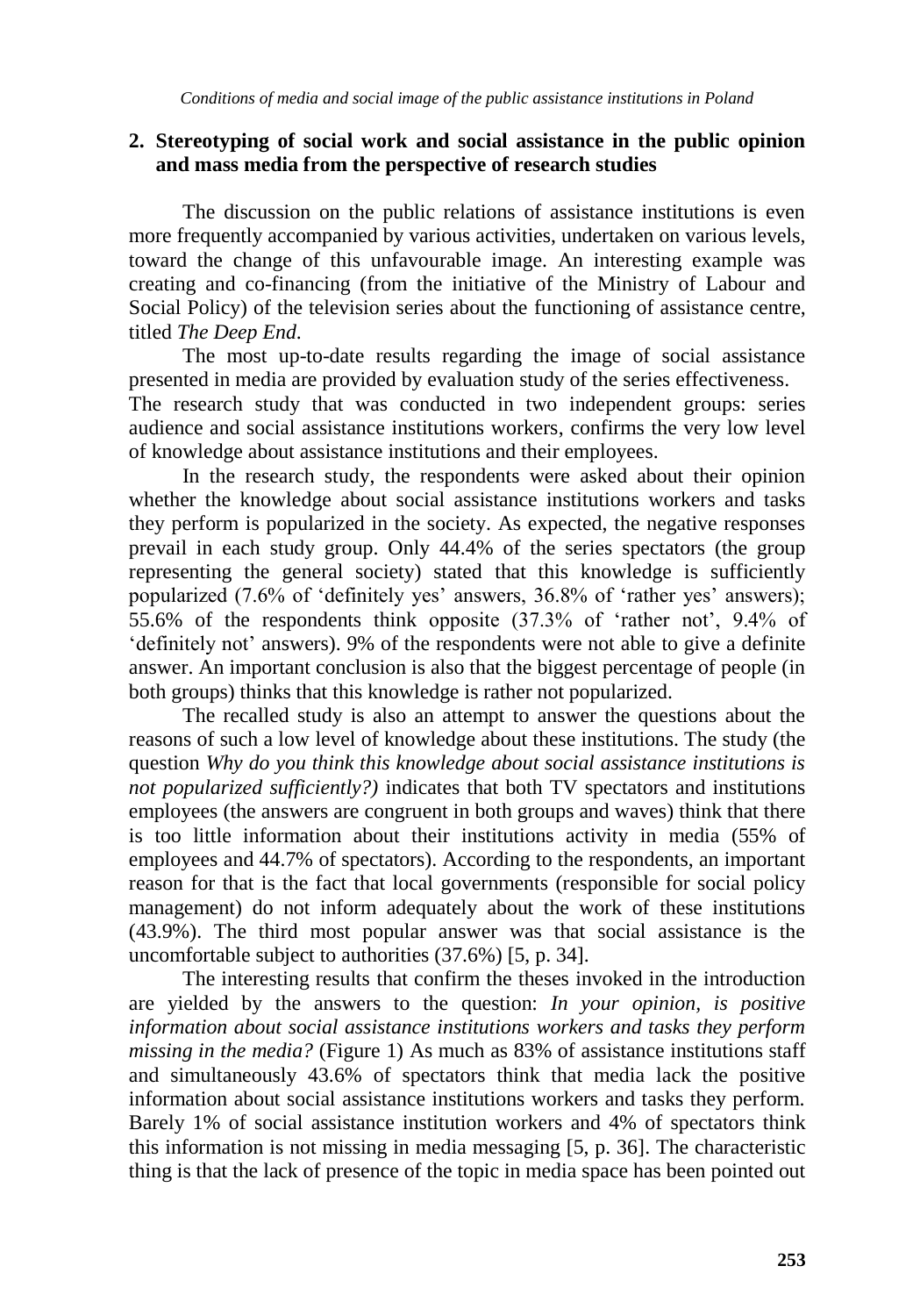- to a greater extent - by assistance institutions employees who are professionally, thus also emotionally attached to this subject.



**Figure 1.** Evaluation of the accessibility of positive information about IPS in media (*How do you evaluate whether media lack positive information about employees of social assistance institutions and tasks they perform?)* [5, p. 36]. **Note:** Based on the results of CATI research study among spectators ( $n = 218$ ) and IPS employees ( $n = 95$ ).





Therefore, the research study confirm the theses commonly presented in the literature and stating that assistance institutions do not function within the proper range in media messages and that, in turn, translates into the areas of social ignorance. It should not be surprising then, that social assistance is confused with previously authorized 'care' or the activities of non-profit organizations.

## **3. Dissonances in evaluation and perception of social work in Poland**

We need to point out that social assistance institutions employees are convinced that their media and social image is highly negative. The research study conducted in 2010 yields interesting results [2, p. 125-127]. The study was conducted in the representative group of social workers. The respondents were asked for an opinion about the character of the most typical social connotations with their work. They could choose maximum three opinions out of the list of ten descriptions proposed by the researchers. The opinions were grouped in three semantic circles: four were univocally negative, four were positive and two were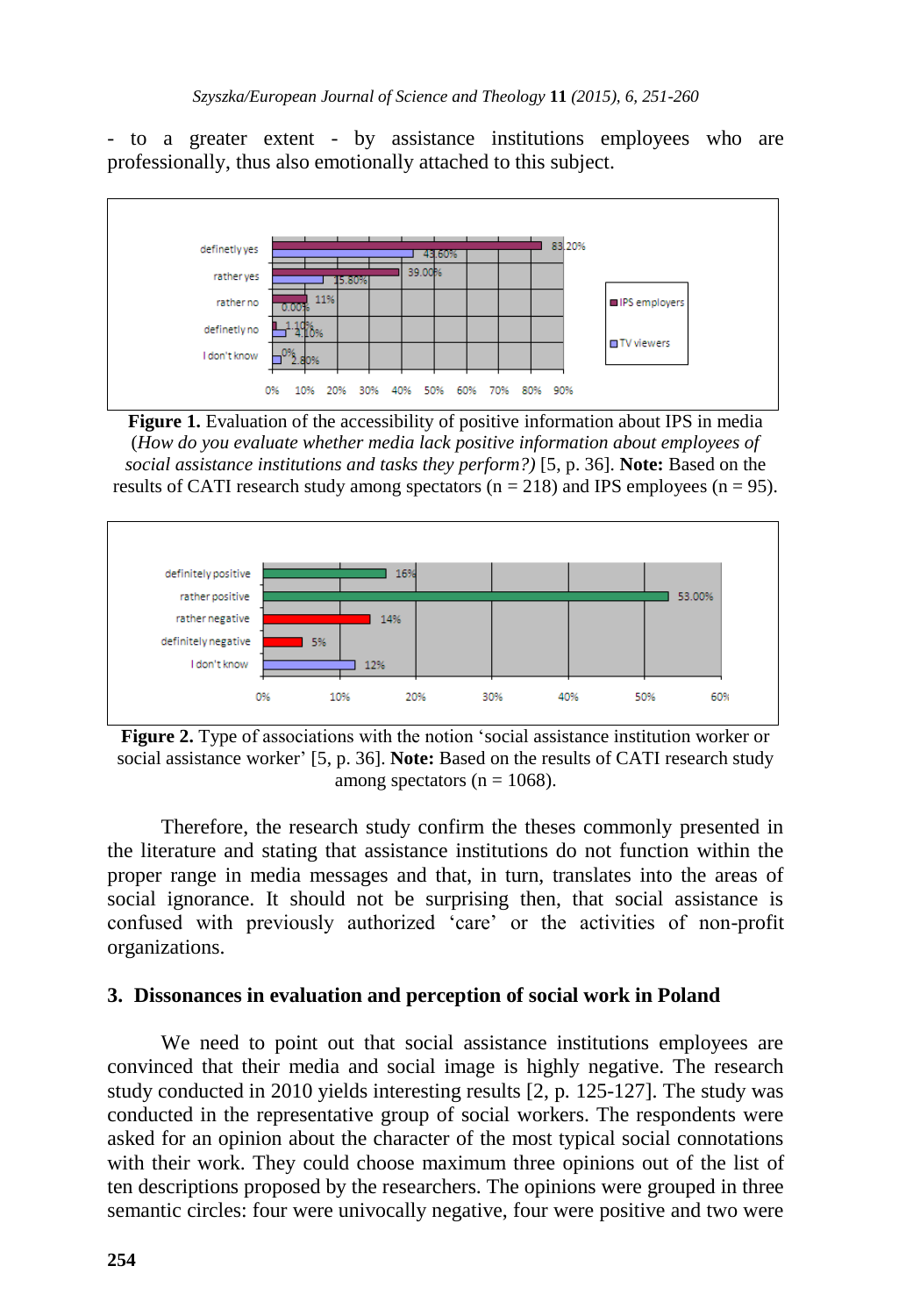neutral. The most often chosen positive opinion – 'helping the needy' was chosen by slightly more than 25% of the social workers and 'solving social problems' - by only 15%. The univocally negative opinions were chosen the most frequently: 'they help spongers' (78%), 'they waste public money' (43%), 'they take away children' (35%) and 'they are never there when they are needed' (30%). The opinion - according to the society - that social workers 'help spongers' is the strongest among the respondents living in bigger cities (over 100 000 inhabitants), those from older age groups, especially people more than 51 years old (81%) and those with the longest seniority [2, p. 126].

It is worth to compare the above results with the Agrotec research study. On its basis (Figure 2) we can generalize that respondents-spectators declare that their associations with the notion 'social assistance institution worker or social assistance worker' are much more positive than is has been indicated by previous analyses and studies [5, p. 36]. The survey pointed out that as many as 53% of the respondents declared their rather positive and 16% definitely positive associations with the description 'social assistance institution worker or social assistance worker' (the question: *If you hear the term 'social assistance institution worker or social assistance worker' what connotation do you have?*). Only 5% stated clearly negative connotations while 14% - rather negative. The group of the indecisive comprises of 12%.

In the author's opinion, such polarized associations correspond with the opinions on the character of professional activities of social assistance workers in social assistance institutions. In the respondents' opinion, adequately to media messages, social assistance institutions deal mainly with the poor, the sick, the disabled and grant social benefits/financial support (which is not totally true). The most popular media connotations are the following: working with the poor, granting social benefits, working with the sick/the disabled, care, working with the helpless, administration, seeming aid, etc. [5, p. 38]. The abovementioned tendencies go in line with the television audience's connotations about who are the people covered by social assistance. According to the report, the most frequent descriptions are: *poor person, needy person* or *helpless person*.

Whereas the analysis of media messages carried out by the author during the last 5 years, indicates that this tendency relates not only to public opinion but often to journalists and media employees, and the most content-related errors in presentations of social assistance and integration issues can be found in messages published in electronic media. Social misunderstanding of assistancerelated issues, lack of knowledge about the profession and the scope of activities performed by social workers as well as the range of stereotypes regarding the functioning of assistance institutions also contributes to this last tendency.

When comparing the results from IPS (Institute of Social Affairs) and Agrotec research studies a conclusion appears that the image of social work and functioning of social assistance institutions in the eyes of their employees turn out to be much more negative than in the eyes of the general public. The comparison reveals that, according to the 3/4 of social workers, assistance provided by the institutions involves first of all 'helping the spongers' whereas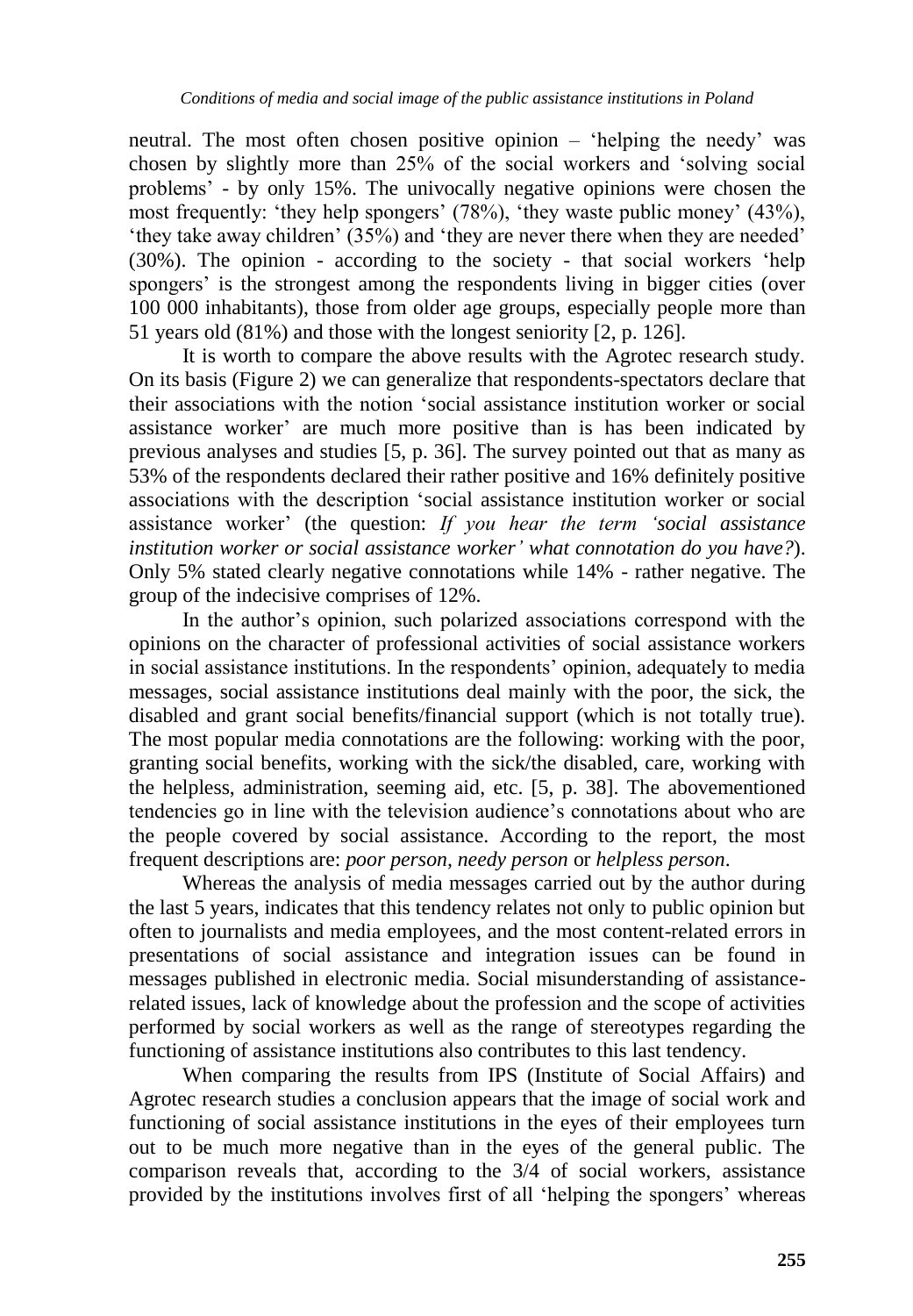in the real social perception (CATI study) as much as 53% of the respondents have rather positive associations and 16% have definitely positive associations. Nevertheless, the research study clearly points out that knowledge about the real conditionings of social work and functioning of assistance institutions is very poorly represented in the social space.

Interesting complementation that helps to interpret the abovementioned compilation is provided by the results of author's own research study. Author's research project involved the study of opinions about the relations of public assistance institutions and social integration institutions expressed by their employees.

In the research study the respondents - representatives of public institutions - were asked about the interest of journalists in the represented institution and assistance activities it performs. The obtained results (Figure 3) correspond with the previously gathered data and observations, namely media content analysis. They depict a very low or a low degree of interest in so called routine, daily activity. The biggest number of indications, namely 40.13%, was given to the answer 'incidental interest' while 30.50% pointed out to 'complete lack of interest'. We need to add that incidental interest involves the so called crisis situations, which are incidents attractive to media from the perspective intervention and supervising function of media and journalism. Little interest was pointed out by 15.13% of the respondents, these answers correspond with the awareness declared by the employees; the awareness as for the necessity to draw the attention of mass communication means. The latter involves conducting an active information policy which may be realized e.g. by institution's spokesman. The smallest group states moderate (11.38%) and large interest 2.88%.

It is worth to recall the answers to the question focused on the evaluation of cooperation between institutions and journalists and, in broader meaning, mass media (Figure 4). Also in this case the obtained information confirms the previous observations that point out to difficult or very difficult collaboration. The vast majority - as much as 45.25% of the respondents point out to the lack of cooperation or poor (difficult) cooperation which may be also interpreted from the perspective of polemics, crisis interventions, attempts to get attention or to improve the negative model according to which assistance institutions are presented in media. Neutral answers (sufficient cooperation) were given by 16.38% of the respondents and only less than 10% evaluated such cooperation as good or very good, respectively: 6.75% and 2.38%. The answers confirm that institutions apply very often the strategy of 'withdrawal' [5, p. 89] and of not taking up the active cooperation with media. Such attitude is often evoked by fear of negative messages, lack of preparation to contact the media as well as widely conditioned belief that the optimal situation for an institution is created by keeping the *status quo* in sharing information. In other words, the management staff do not recognize the need nor the possibility to: promote their institutions in media as open and effective, carry out information policy and develop relations with their institutional and social environment.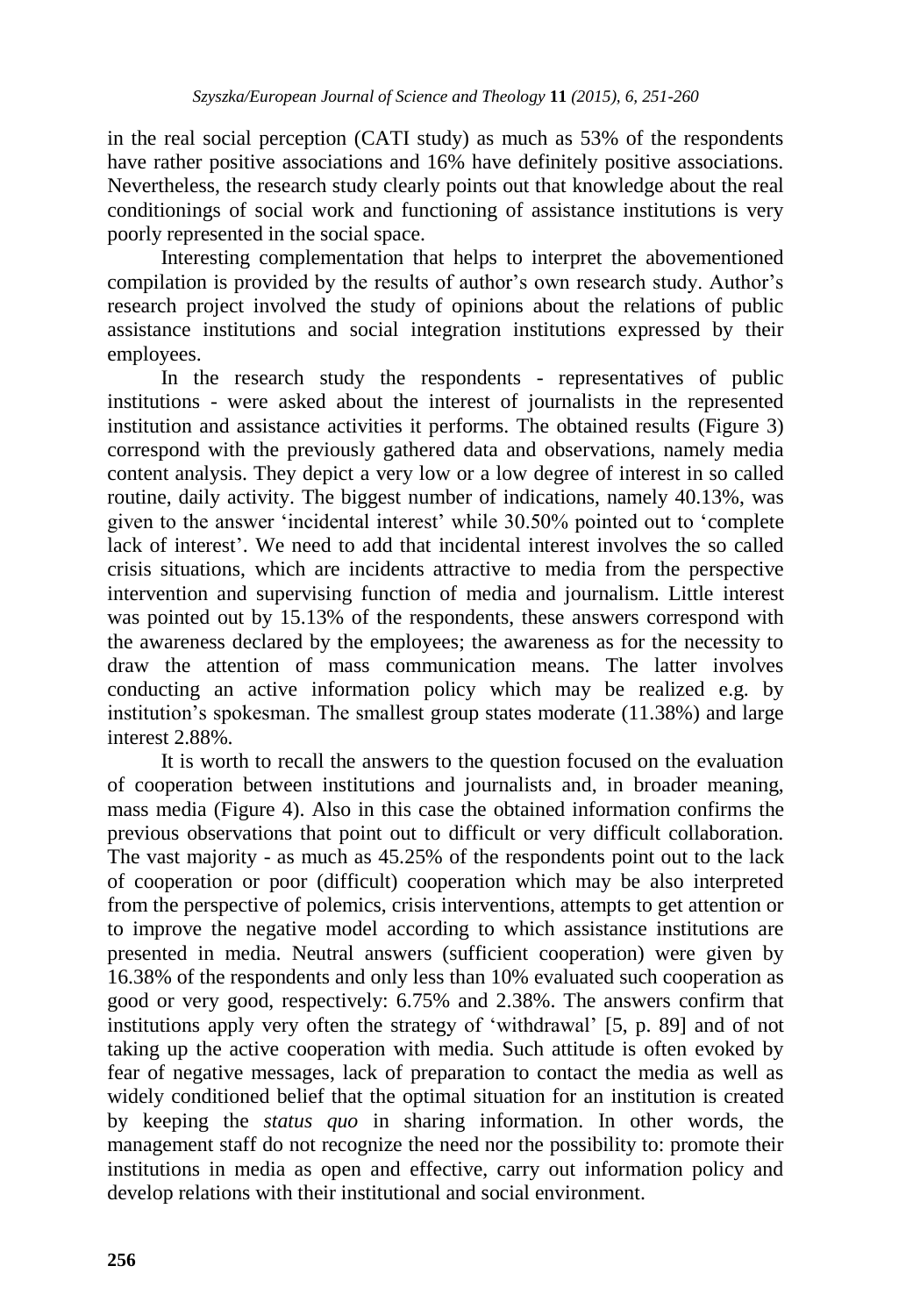

**Figure 3.** Answers to the question: *How do you evaluate the interest of journalists and media in the represented institution or activities it conducts?* **Source:** author's nationwide study,  $N = 800$ .



**Figure 4.** Answers to the question: *How do you evaluate the cooperation between your institution and media (journalists, local, professional, municipal media)?* **Source**: author's nation-wide study,  $N = 800$ .



**Figure 5.** Answers to the question: *Has your institution been previously unfavorably presented by journalists/employees of nation-wide media* and *Has your institution been previously unfavorably presented by journalists/employees of local media?* **Source**: author's nation-wide study,  $N = 800$ .

During the research study a very interesting correlation, a seeming paradox, was observed (Figure 5). The answers to the question about the previous experiences of the represented institution in the real contacts with nation-wide media (*Has your institution been previously unfavourably presented by journalists/employees of nation-wide media?)* do not confirm the negative tendencies declared by the great part of assistance institutions' employees in the answers presented above and in the available commentaries [8]. Barely 10.5% of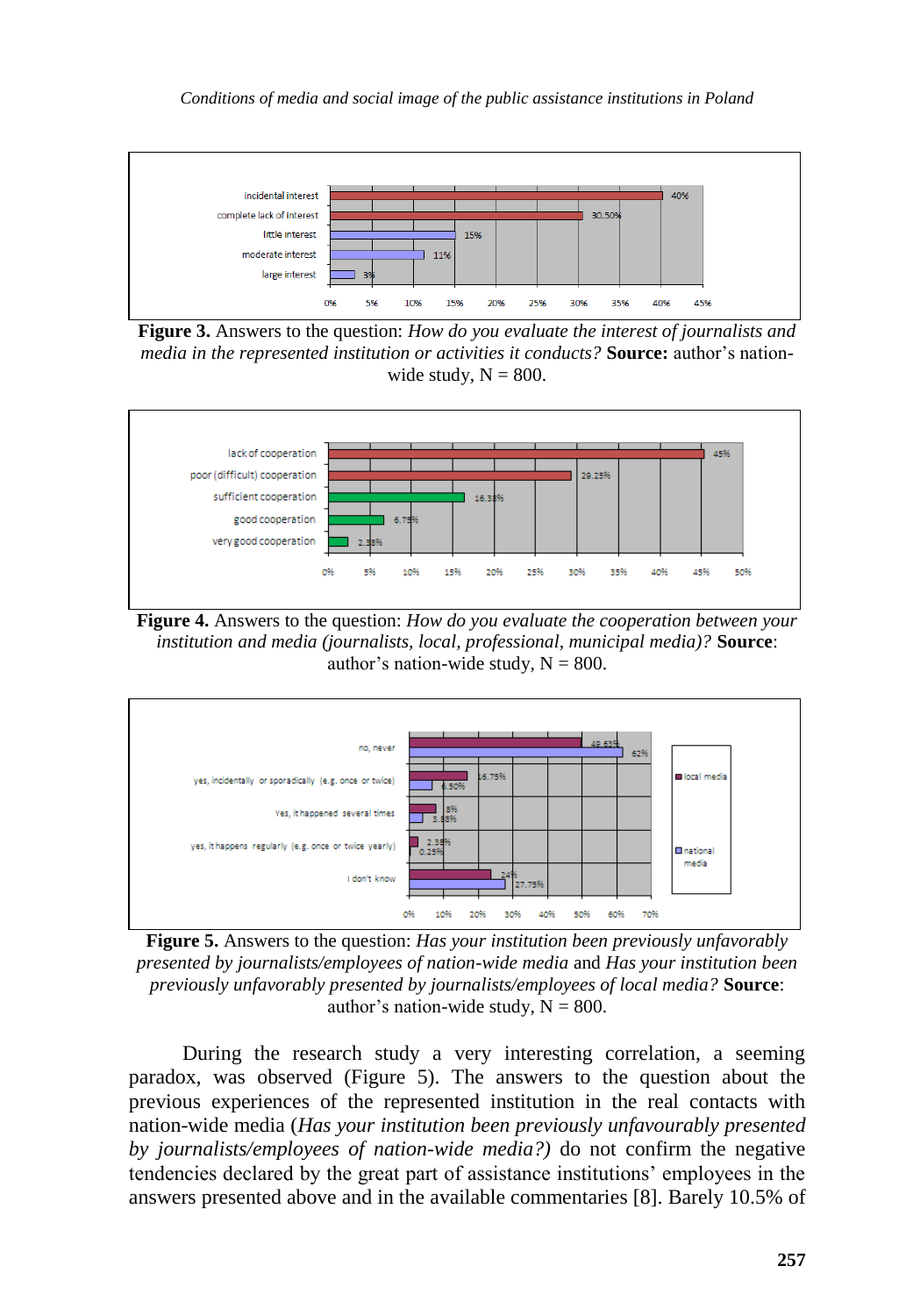the respondents declared they had experienced a situation when the public assistance unit represented by them was described or presented in the context of crisis situation by the so called mainstream media. The vast majority (almost 90%) has no such knowledge or did not have similar experiences in regard to their work in their institution.

The opinions regarding negative experiences with local media (local newspapers, television, information services, local editions of nation-wide press titles, on-line media, etc.) are structured in a completely different manner. In this area the most noticeable tendency is the one to present institutions in a bad light [9]. However, in this context, we need to pay attention to the specifics of local and professional media which more frequently report on the activities of local institutions. Nevertheless, the results of almost 26% of negative experiences should be considered as moderate, only partially confirming the legitimate character of the declared extreme opinions about the incompetence of journalists and generalization of the negative image of assistance institutions in mass media. In other words, we need to emphasize the subjective aspect of these opinions, expressed mainly by institutions' workers. This reveals a significant cognitive dissonance, shaped by stereotyping of this phenomenon and specific, highly emotional attitude towards the issue of the presence of the reports on institutions functioning in media.

This dichotomy may be interpreted using the phenomenon of cognitive extrapolation. The negative information about the functioning of social assistance institutions is noticed in media and then institutions' employees transfer this information into their own work and their institution, thus becoming subject to the generalization process. This tendency may be one of the keys to answer the question about the aversion of assistance institutions' employees towards mass media and their representatives and thus, towards mutual contacts [10].

# **4. Conclusions**

The tendencies in the area of presence of the topics related to assistance institutions in media and their social perception form dissonances which, in turn, may be interpreted, among others, using wide social and historical correlations. The latter include the traditions of marginalization of social problems and issues in the public discourse that until 1990 had been monopolized by the state-owned media. An important problem is also the orientation of the assistance system (shaped after the system transformation) towards the distribution of benefits and social compensations (what turned out to be ineffective) and, as a result, intervention character of many of the media reports. Nowadays, the key problem the abovementioned correlations depend, on one hand, on the high stereotyping level of media images presenting social assistance and their interventional character; on the other hand - as revealed by the research studies - the cognitive dissonance among the assistance workers who believe in low prestige of their profession and in unfavourable attitude of media towards them, which is not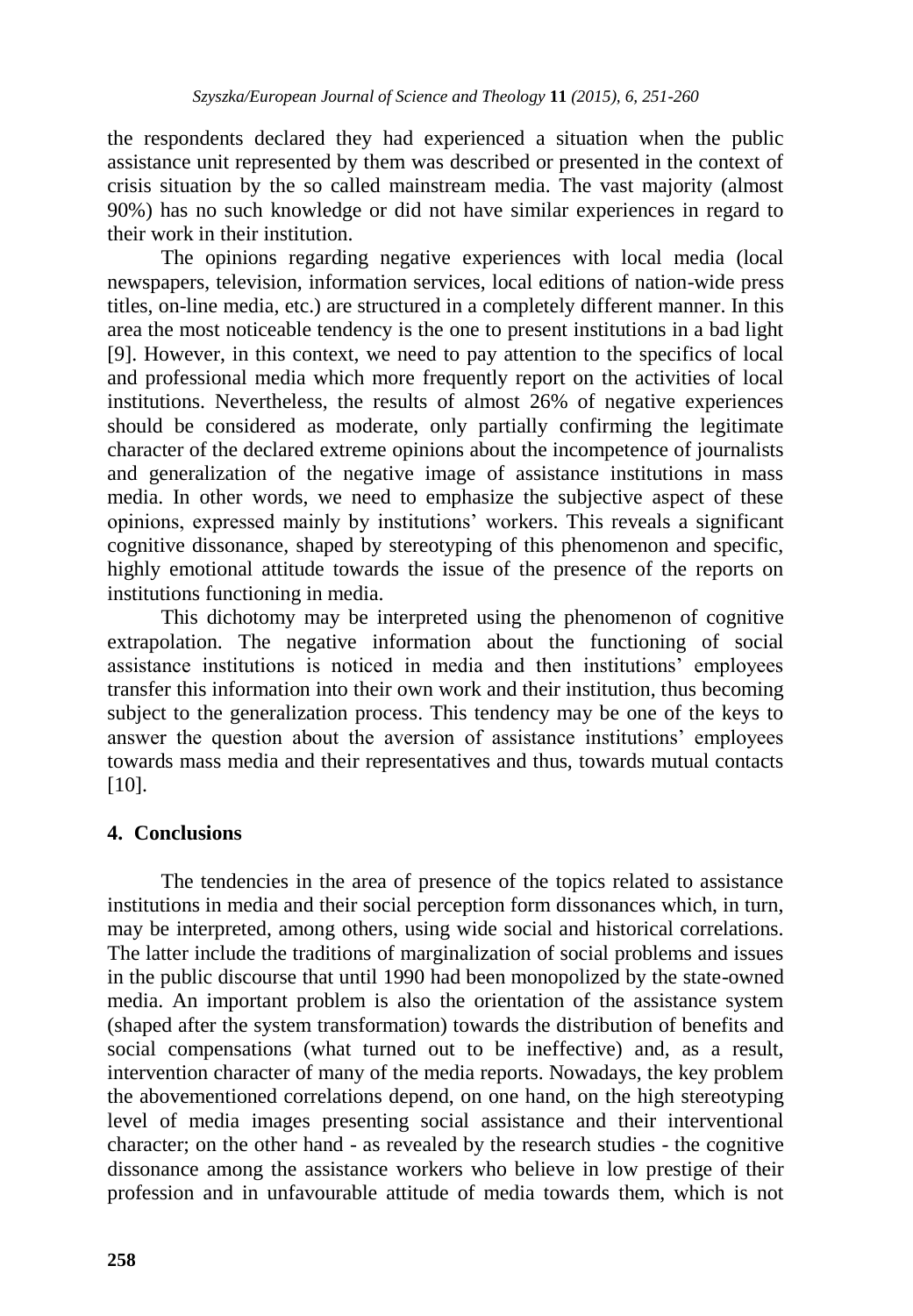always confirmed by reality [11]. The key element is also the negative evaluation of public relations of assistance institutions expressed by their employees in the opinions about cooperation with external environment, media as well as their opinions about low effectiveness of information policy carried out in their institutions. In order to explain the problem of difficult presence of the topics related to social work and functioning of assistance institutions in media, the answers (obtained in the research study) regarding the degree of preparation of the represented institutions to contact media may be crucial. As much as **90%** of the respondents pointed out to the following institutional deficits: 49.88% of the respondents state that their institution is definitely not prepared to contact media and 41.13% state it is poorly prepared. Only 7.13% of the respondents pointed out that such preparation is sufficient and 1.88% that it is good. Thus, we can conclude that assistance institutions are not prepared to carry out media relations. We also need to point out that it is the lack of competence, solutions and preparation in this area that result in the stereotypical fear to contact media representatives and the lack of active information policy and, further, passive strategy in this field. Institutions' representatives who are responsible for institution management lack proper competencies but also there are no effective legal solutions.

Finally, we need to conclude that the low level of relations of public assistance institutions and their incidental, stereotype-based presence in mass media translates significantly to the effectiveness of their activities. It hinders the participation of local environments and actors: communities and institutions. These are important barriers noticed also by institutions' employees and perceived as the ones that hinder work and lower the effectiveness of activities undertaken by assistance (welfare) institutions. This thesis is proved, among others, by the research study conducted by the Regional Centre of Social Policy in Szczecin [12] among the employees of assistance institutions in the region. They point out to the psychological, organizational and formal-legal factors that translate directly into the effectiveness of their work with clients. The interesting thing is that these factors were evaluated as good in most cases. However, the positive motivation to work and good organizational conditions are accompanied by three negative phenomena, namely:

- unsatisfactory remuneration (it is not satisfactory for 76.2% of social workers employed for more than 10 years);
- low (partly shaped by stereotypes) prestige of social workers in the eyes of their clients (indicated by as much as 71.7% of all respondents);
- negative social and media image of social workers: more than half of the respondents think that improvement of such image would lead to even 60- 100% increase in the effectiveness of their work with clients.

It must be emphasized that the abovementioned tendencies are painfully experienced by the majority of employees of social assistance centres. It is worth to notice that two of those three barriers directly involve the issue of social perception and presence in the media space. These negative tendencies are very widely recognized on various levels and are the subject of academic and